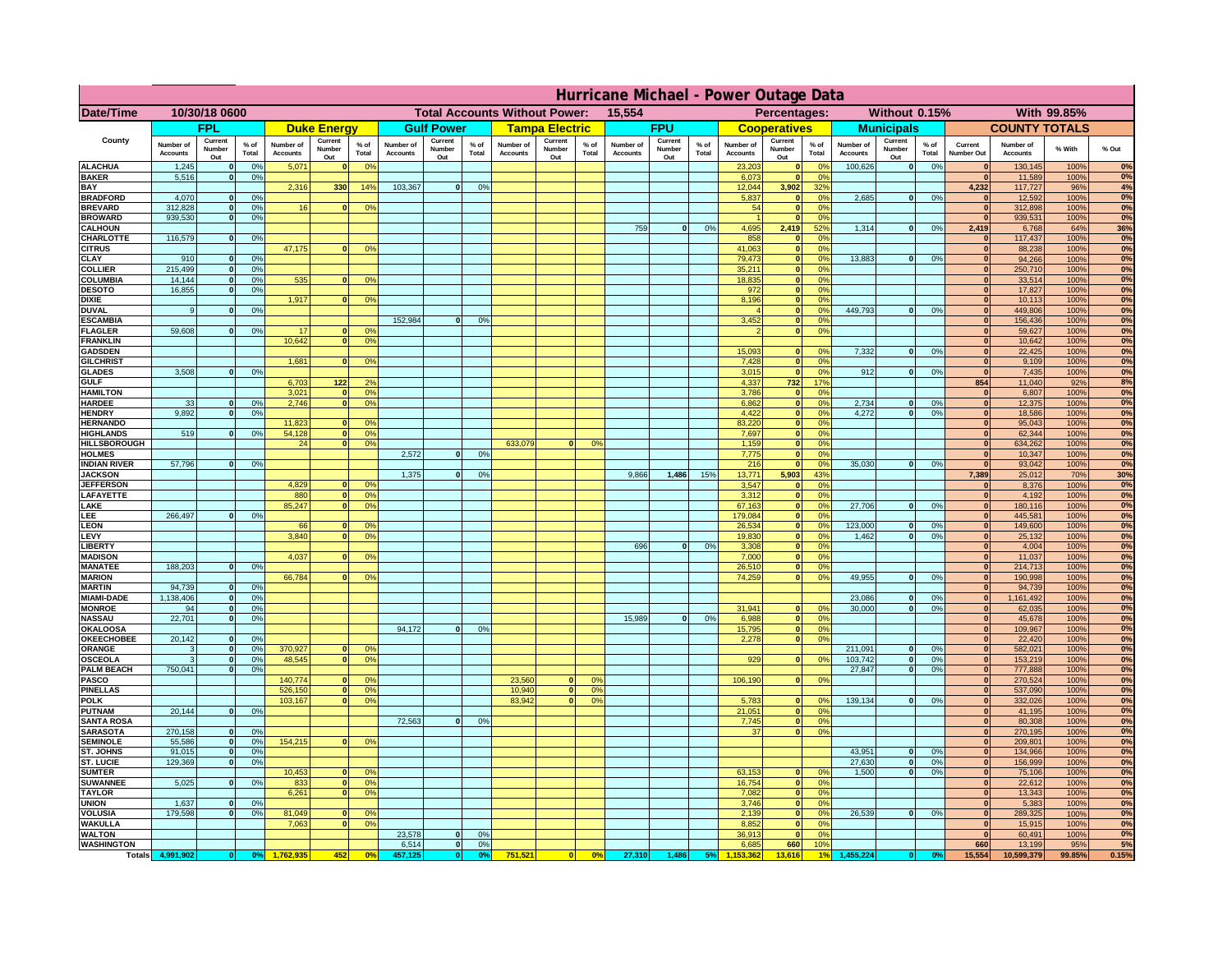# 10/30/2018 6:33 AM Hurricane Michael

| <b>Power Provider</b>                   | County              | <b>Number of Customers</b> | <b>Current Number Out</b> | <b>Outage Percentage</b> | <b>Estimated Restore Time</b> |
|-----------------------------------------|---------------------|----------------------------|---------------------------|--------------------------|-------------------------------|
| West Florida Electric Cooperative, Inc. | <b>JACKSON</b>      | 13,723                     | 5,857                     | 42.68%                   | >5 days                       |
| Gulf Coast Electric Cooperative, Inc.   | BAY                 | 12,044                     | 3,902                     | 32.40%                   | >5 days                       |
| West Florida Electric Cooperative, Inc. | <b>CALHOUN</b>      | 2,852                      | 1,558                     | 54.63%                   | >5 days                       |
| Florida Public Utilities Corporation    | <b>JACKSON</b>      | 9,866                      | 1,486                     | 15.06%                   | 72                            |
| Gulf Coast Electric Cooperative, Inc.   | <b>CALHOUN</b>      | 1,843                      | 861                       | 46.72%                   | >5 days                       |
| Gulf Coast Electric Cooperative, Inc.   | <b>GULF</b>         | 4,337                      | 732                       | 16.88%                   | >5 days                       |
| West Florida Electric Cooperative, Inc. | <b>WASHINGTON</b>   | 4,260                      | 553                       | 12.98%                   | >5 days                       |
| Duke Energy                             | BAY                 | 2,316                      | 330                       | 14.25%                   | <b>TBD</b>                    |
| <b>Duke Energy</b>                      | <b>GULF</b>         | 6,703                      | 122                       | 1.82%                    | TBD                           |
| Gulf Coast Electric Cooperative, Inc.   | <b>WASHINGTON</b>   | 2,425                      | 107                       | 4.41%                    | >5 days                       |
| Gulf Coast Electric Cooperative, Inc.   | <b>JACKSON</b>      | 48                         | 46                        | 95.83%                   | >5 days                       |
| Central Florida Electric Cooperative    | <b>ALACHUA</b>      | 875                        | $\pmb{0}$                 | 0.00%                    | <b>TBD</b>                    |
| Central Florida Electric Cooperative    | <b>DIXIE</b>        | 7,595                      | $\mathbf 0$               | 0.00%                    | TBD                           |
| Central Florida Electric Cooperative    | <b>GILCHRIST</b>    | 7,424                      | 0                         | 0.00%                    | Restored                      |
| Central Florida Electric Cooperative    | LAFAYETTE           | 9                          | $\mathbf 0$               | 0.00%                    | <b>TBD</b>                    |
|                                         | LEVY                |                            | $\pmb{0}$                 |                          |                               |
| Central Florida Electric Cooperative    |                     | 17,513<br>$\overline{9}$   | $\mathbf 0$               | 0.00%                    | Restored<br>TBD               |
| Central Florida Electric Cooperative    | <b>MARION</b>       |                            |                           | 0.00%                    |                               |
| Chattahoochee Electric                  | GADSDEN             | 1,173                      | $\pmb{0}$                 | 0.00%                    | Restored                      |
| Choctawhatchee Electric Cooperative     | <b>HOLMES</b>       | 293                        | $\mathbf 0$               | 0.00%                    | Restored                      |
| Choctawhatchee Electric Cooperative     | <b>OKALOOSA</b>     | 15,795                     | $\mathbf 0$               | 0.00%                    | Restored                      |
| Choctawhatchee Electric Cooperative     | <b>SANTA ROSA</b>   | 201                        | $\mathbf 0$               | 0.00%                    | Restored                      |
| Choctawhatchee Electric Cooperative     | <b>WALTON</b>       | 36,812                     | $\pmb{0}$                 | 0.00%                    | Restored                      |
| City of Alachua                         | <b>ALACHUA</b>      | 4,426                      | $\mathbf 0$               | 0.00%                    | <b>TBD</b>                    |
| City of Bartow                          | <b>POLK</b>         | 11,790                     | $\mathbf 0$               | 0.00%                    | TBD                           |
| City of Blountstown                     | <b>CALHOUN</b>      | 1,314                      | $\mathbf 0$               | 0.00%                    | Restored                      |
| City of Bushnell                        | <b>SUMTER</b>       | 1,500                      | $\pmb{0}$                 | 0.00%                    | TBD                           |
| City of Clewiston                       | <b>HENDRY</b>       | 4,272                      | $\mathbf 0$               | 0.00%                    | <b>TBD</b>                    |
| City of Fort Meade                      | <b>POLK</b>         | 2,379                      | $\mathbf 0$               | 0.00%                    | TBD                           |
| City of Havana                          | <b>GADSDEN</b>      | 1,391                      | $\mathbf 0$               | 0.00%                    | Restored                      |
| City of Leesburg                        | LAKE                | 22,000                     | $\pmb{0}$                 | 0.00%                    | TBD                           |
| City of Moore Haven                     | <b>GLADES</b>       | 912                        | $\mathbf 0$               | 0.00%                    | <b>TBD</b>                    |
| City of Mount Dora                      | LAKE                | 5,706                      | $\mathbf 0$               | 0.00%                    | TBD                           |
| City of Newberry                        | <b>ALACHUA</b>      | 1,727                      | $\mathbf 0$               | 0.00%                    | TBD                           |
| City of Quincy                          | GADSDEN             | 4,768                      | $\pmb{0}$                 | 0.00%                    | Restored                      |
| City of Starke                          | <b>BRADFORD</b>     | 2,685                      | $\mathbf 0$               | 0.00%                    | TBD                           |
| City of Tallahassee                     | LEON                | 123,000                    | $\mathbf 0$               | 0.00%                    | Restored                      |
| City of Vero Beach                      | <b>INDIAN RIVER</b> | 35,030                     | $\mathbf 0$               | 0.00%                    | TBD                           |
| City of Wauchula                        | HARDEE              | 2,734                      | $\pmb{0}$                 | 0.00%                    | <b>TBD</b>                    |
| City of Williston                       | LEVY                | 1,462                      | $\mathbf 0$               | 0.00%                    | TBD                           |
| City of Winter Park                     | ORANGE              | 13,941                     | $\mathbf 0$               | 0.00%                    | TBD                           |
| Clay Electric Cooperative               | <b>ALACHUA</b>      | 22,328                     | $\mathbf 0$               | 0.00%                    | <b>TBD</b>                    |
| Clay Electric Cooperative               | <b>BAKER</b>        | 2,476                      | 0                         | 0.00%                    | <b>TBD</b>                    |
| Clay Electric Cooperative               | <b>BRADFORD</b>     | 5,837                      | $\mathbf 0$               | 0.00%                    | <b>TBD</b>                    |
| Clay Electric Cooperative               | <b>CLAY</b>         | 79,473                     | 0                         | 0.00%                    | <b>TBD</b>                    |
| Clay Electric Cooperative               | <b>COLUMBIA</b>     | 16,922                     | $\mathbf{0}$              | 0.00%                    | <b>TBD</b>                    |
| Clay Electric Cooperative               | <b>DUVAL</b>        | 4                          | 0                         | 0.00%                    | <b>TBD</b>                    |
| Clay Electric Cooperative               | <b>FLAGLER</b>      | $\mathbf 2$                | $\pmb{0}$                 | 0.00%                    | <b>TBD</b>                    |
| Clay Electric Cooperative               | <b>GILCHRIST</b>    | 4                          | 0                         | 0.00%                    | <b>TBD</b>                    |
| Clay Electric Cooperative               |                     |                            | $\pmb{0}$                 | 0.00%                    |                               |
|                                         | LAKE                | 2,239                      |                           |                          | TBD                           |
| Clay Electric Cooperative               | LEVY                | 712                        | $\pmb{0}$                 | 0.00%                    | <b>TBD</b>                    |
| Clay Electric Cooperative               | <b>MARION</b>       | 16,301                     | $\pmb{0}$                 | 0.00%                    | TBD                           |
| Clay Electric Cooperative               | PUTNAM              | 21,051                     | 0                         | 0.00%                    | <b>TBD</b>                    |
| Clay Electric Cooperative               | SUWANNEE            | 5                          | $\pmb{0}$                 | 0.00%                    | <b>TBD</b>                    |
| Clay Electric Cooperative               | <b>UNION</b>        | 3,746                      | $\boldsymbol{0}$          | 0.00%                    | <b>TBD</b>                    |
| Clay Electric Cooperative               | <b>VOLUSIA</b>      | 2,139                      | $\pmb{0}$                 | 0.00%                    | TBD                           |
| Duke Energy                             | <b>ALACHUA</b>      | 5,071                      | 0                         | 0.00%                    | Restored                      |
| <b>Duke Energy</b>                      | <b>BREVARD</b>      | 16                         | $\pmb{0}$                 | 0.00%                    | Restored                      |
| Duke Energy                             | <b>CITRUS</b>       | 47,175                     | $\pmb{0}$                 | 0.00%                    | Restored                      |
| Duke Energy                             | COLUMBIA            | 535                        | $\pmb{0}$                 | 0.00%                    | Restored                      |
| Duke Energy                             | <b>DIXIE</b>        | 1,917                      | 0                         | 0.00%                    | Restored                      |
| Duke Energy                             | <b>FLAGLER</b>      | 17                         | $\pmb{0}$                 | 0.00%                    | Restored                      |
| Duke Energy                             | <b>FRANKLIN</b>     | 10,642                     | $\boldsymbol{0}$          | 0.00%                    | Restored                      |
| Duke Energy                             | <b>GILCHRIST</b>    | 1,681                      | $\pmb{0}$                 | 0.00%                    | Restored                      |
| Duke Energy                             | <b>HAMILTON</b>     | 3,021                      | 0                         | 0.00%                    | Restored                      |
| <b>Duke Energy</b>                      | HARDEE              | 2,746                      | $\pmb{0}$                 | 0.00%                    | Restored                      |
| Duke Energy                             | HERNANDO            | 11,823                     | $\boldsymbol{0}$          | 0.00%                    | Restored                      |
| <b>Duke Energy</b>                      | <b>HIGHLANDS</b>    | 54,128                     | $\pmb{0}$                 | 0.00%                    | Restored                      |
| Duke Energy                             | HILLSBOROUGH        | 24                         | 0                         | 0.00%                    | Restored                      |
| Duke Energy                             | <b>JEFFERSON</b>    | 4,829                      | $\pmb{0}$                 | 0.00%                    | Restored                      |
|                                         |                     |                            |                           |                          |                               |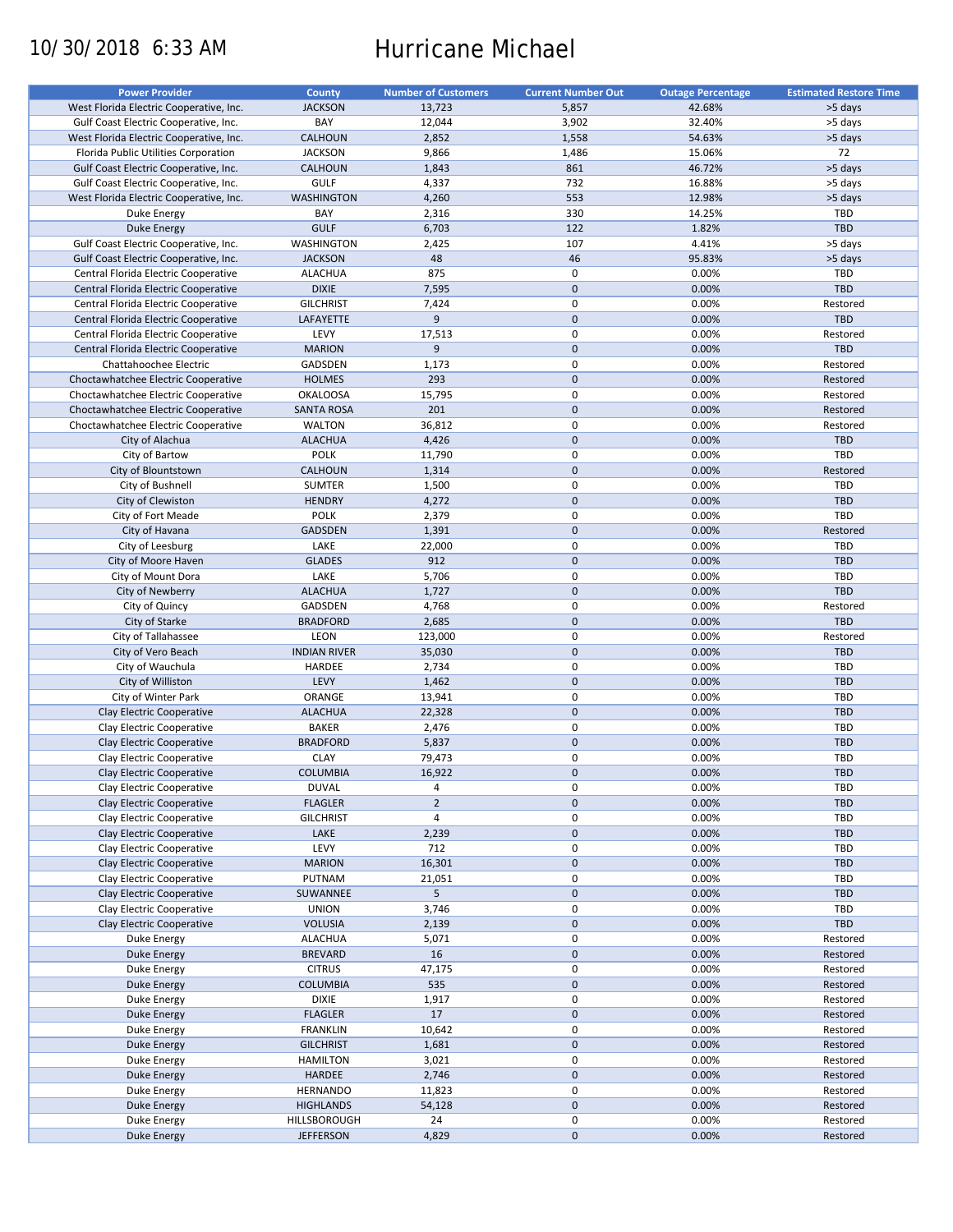### 10/30/2018 6:33 AM Hurricane Michael

| Duke Energy                                        | LAFAYETTE           | 880         | 0            | 0.00% | Restored   |
|----------------------------------------------------|---------------------|-------------|--------------|-------|------------|
|                                                    | LAKE                | 85,247      | $\mathbf{0}$ | 0.00% | Restored   |
| Duke Energy                                        |                     |             |              |       |            |
| Duke Energy                                        | LEON                | 66          | $\mathbf 0$  | 0.00% | Restored   |
| Duke Energy                                        | LEVY                | 3,840       | $\mathbf 0$  | 0.00% | Restored   |
| Duke Energy                                        | <b>MADISON</b>      | 4,037       | $\mathsf 0$  | 0.00% | Restored   |
| Duke Energy                                        | <b>MARION</b>       | 66,784      | $\mathbf 0$  | 0.00% | Restored   |
| Duke Energy                                        | ORANGE              | 370,927     | $\mathsf 0$  | 0.00% | Restored   |
| Duke Energy                                        | <b>OSCEOLA</b>      | 48,545      | $\mathbf 0$  | 0.00% | Restored   |
| Duke Energy                                        | PASCO               | 140,774     | $\mathsf 0$  | 0.00% | Restored   |
| Duke Energy                                        | <b>PINELLAS</b>     | 526,150     | $\mathbf 0$  | 0.00% | Restored   |
| Duke Energy                                        | <b>POLK</b>         | 103,167     | $\pmb{0}$    | 0.00% | Restored   |
| Duke Energy                                        | SEMINOLE            | 154,215     | $\mathbf 0$  | 0.00% | Restored   |
| Duke Energy                                        | <b>SUMTER</b>       | 10,453      | $\pmb{0}$    | 0.00% | Restored   |
| <b>Duke Energy</b>                                 | SUWANNEE            | 833         | $\mathbf 0$  | 0.00% | Restored   |
| Duke Energy                                        | <b>TAYLOR</b>       | 6,261       | $\mathbf 0$  | 0.00% | Restored   |
|                                                    | <b>VOLUSIA</b>      | 81,049      | $\mathbf 0$  | 0.00% | Restored   |
| Duke Energy                                        |                     |             |              |       |            |
| Duke Energy                                        | WAKULLA             | 7,063       | $\mathsf 0$  | 0.00% | Restored   |
| Escambia River Electric Cooperative, Inc.          | <b>ESCAMBIA</b>     | 3,452       | $\mathbf 0$  | 0.00% | <b>TBD</b> |
| Escambia River Electric Cooperative, Inc.          | <b>SANTA ROSA</b>   | 7,544       | $\mathsf 0$  | 0.00% | <b>TBD</b> |
| Florida Keys Electric Cooperative                  | <b>MONROE</b>       | 31,941      | $\mathbf 0$  | 0.00% | <b>TBD</b> |
| Florida Power and Light Company                    | <b>ALACHUA</b>      | 1,245       | $\mathsf 0$  | 0.00% | <b>TBD</b> |
| Florida Power and Light Company                    | <b>BAKER</b>        | 5,516       | $\mathbf 0$  | 0.00% | <b>TBD</b> |
| Florida Power and Light Company                    | <b>BRADFORD</b>     | 4,070       | $\pmb{0}$    | 0.00% | TBD        |
| Florida Power and Light Company                    | <b>BREVARD</b>      | 312,828     | $\mathbf 0$  | 0.00% | <b>TBD</b> |
| Florida Power and Light Company                    | <b>BROWARD</b>      | 939,530     | $\mathsf 0$  | 0.00% | TBD        |
| Florida Power and Light Company                    | <b>CHARLOTTE</b>    | 116,579     | $\mathbf 0$  | 0.00% | <b>TBD</b> |
| Florida Power and Light Company                    | <b>CLAY</b>         | 910         | $\pmb{0}$    | 0.00% | TBD        |
| Florida Power and Light Company                    | <b>COLLIER</b>      | 215,499     | $\mathbf 0$  | 0.00% | <b>TBD</b> |
|                                                    |                     |             | $\mathsf 0$  | 0.00% | <b>TBD</b> |
| Florida Power and Light Company                    | COLUMBIA            | 14,144      |              |       |            |
| Florida Power and Light Company                    | <b>DESOTO</b>       | 16,855      | $\pmb{0}$    | 0.00% | TBD        |
| Florida Power and Light Company                    | <b>DUVAL</b>        | 9           | $\mathsf 0$  | 0.00% | TBD        |
| Florida Power and Light Company                    | <b>FLAGLER</b>      | 59,608      | $\mathbf 0$  | 0.00% | <b>TBD</b> |
| Florida Power and Light Company                    | <b>GLADES</b>       | 3,508       | $\mathsf 0$  | 0.00% | TBD        |
| Florida Power and Light Company                    | <b>HARDEE</b>       | 33          | $\mathbf 0$  | 0.00% | <b>TBD</b> |
| Florida Power and Light Company                    | <b>HENDRY</b>       | 9,892       | $\pmb{0}$    | 0.00% | TBD        |
| Florida Power and Light Company                    | <b>HIGHLANDS</b>    | 519         | $\mathbf 0$  | 0.00% | <b>TBD</b> |
| Florida Power and Light Company                    | <b>INDIAN RIVER</b> | 57,796      | $\mathsf 0$  | 0.00% | TBD        |
| Florida Power and Light Company                    | LEE                 | 266,497     | $\pmb{0}$    | 0.00% | TBD        |
| Florida Power and Light Company                    | MANATEE             | 188,203     | $\mathsf 0$  | 0.00% | TBD        |
| Florida Power and Light Company                    | <b>MARTIN</b>       | 94,739      | $\mathbf 0$  | 0.00% | TBD        |
| Florida Power and Light Company                    | MIAMI-DADE          | 1,138,406   | $\mathbf 0$  | 0.00% | TBD        |
| Florida Power and Light Company                    | <b>MONROE</b>       | 94          | $\mathbf 0$  | 0.00% | <b>TBD</b> |
|                                                    |                     |             | $\pmb{0}$    |       |            |
| Florida Power and Light Company                    | NASSAU              | 22,701      |              | 0.00% | <b>TBD</b> |
| Florida Power and Light Company                    | <b>OKEECHOBEE</b>   | 20,142      | $\mathbf 0$  | 0.00% | TBD        |
| Florida Power and Light Company                    | ORANGE              | 3           | $\mathsf 0$  | 0.00% | <b>TBD</b> |
| Florida Power and Light Company                    | <b>OSCEOLA</b>      | 3           | $\mathbf{0}$ | 0.00% | TBD        |
| Florida Power and Light Company                    | PALM BEACH          | 750,041     | 0            | 0.00% | TBD        |
| Florida Power and Light Company                    | PUTNAM              | 20,144      | $\mathbf 0$  | 0.00% | TBD        |
| Florida Power and Light Company                    | SARASOTA            | 270,158     | $\mathsf 0$  | 0.00% | TBD        |
| Florida Power and Light Company                    | SEMINOLE            | 55,586      | $\mathbf 0$  | 0.00% | <b>TBD</b> |
| Florida Power and Light Company                    | ST. JOHNS           | 91,015      | 0            | 0.00% | TBD        |
| Florida Power and Light Company                    | <b>ST. LUCIE</b>    | 129,369     | $\mathbf 0$  | 0.00% | TBD        |
| Florida Power and Light Company                    | SUWANNEE            | 5,025       | 0            | 0.00% | TBD        |
| Florida Power and Light Company                    | <b>UNION</b>        | 1,637       | $\mathbf 0$  | 0.00% | TBD        |
| Florida Power and Light Company                    | VOLUSIA             | 179,598     | $\mathsf 0$  | 0.00% | TBD        |
| Florida Public Utilities Corporation               | <b>CALHOUN</b>      | 759         | $\mathbf 0$  | 0.00% | Restored   |
|                                                    |                     |             |              |       |            |
| Florida Public Utilities Corporation               | LIBERTY             | 696         | 0            | 0.00% | Restored   |
| Florida Public Utilities Corporation               | NASSAU              | 15,989      | $\mathbf 0$  | 0.00% | Restored   |
| Fort Pierce Utilities Authority                    | ST. LUCIE           | 27,630      | 0            | 0.00% | TBD        |
| Gainesville (Gainesville Regional Utilities - GRU) | <b>ALACHUA</b>      | 94,473      | $\mathbf 0$  | 0.00% | TBD        |
| Glades Electric Cooperative, Inc.                  | <b>GLADES</b>       | 3,015       | 0            | 0.00% | TBD        |
| Glades Electric Cooperative, Inc.                  | <b>HARDEE</b>       | $\mathbf 0$ | $\mathbf 0$  |       | TBD        |
| Glades Electric Cooperative, Inc.                  | <b>HENDRY</b>       | 3,530       | $\mathsf 0$  | 0.00% | TBD        |
| Glades Electric Cooperative, Inc.                  | <b>HIGHLANDS</b>    | 7,321       | $\pmb{0}$    | 0.00% | TBD        |
| Glades Electric Cooperative, Inc.                  | OKEECHOBEE          | 2,278       | 0            | 0.00% | TBD        |
| Green Cove Springs Electric                        | <b>CLAY</b>         | 3,889       | $\mathbf 0$  | 0.00% | TBD        |
| Gulf Coast Electric Cooperative, Inc.              | WALTON              | 101         | 0            | 0.00% | TBD        |
| <b>Gulf Power Company</b>                          | BAY                 | 103,367     | $\mathbf 0$  | 0.00% | Restored   |
| <b>Gulf Power Company</b>                          | <b>ESCAMBIA</b>     | 152,984     | 0            | 0.00% | Restored   |
| <b>Gulf Power Company</b>                          | <b>HOLMES</b>       | 2,572       | $\mathbf 0$  | 0.00% | Restored   |
|                                                    |                     |             |              |       |            |